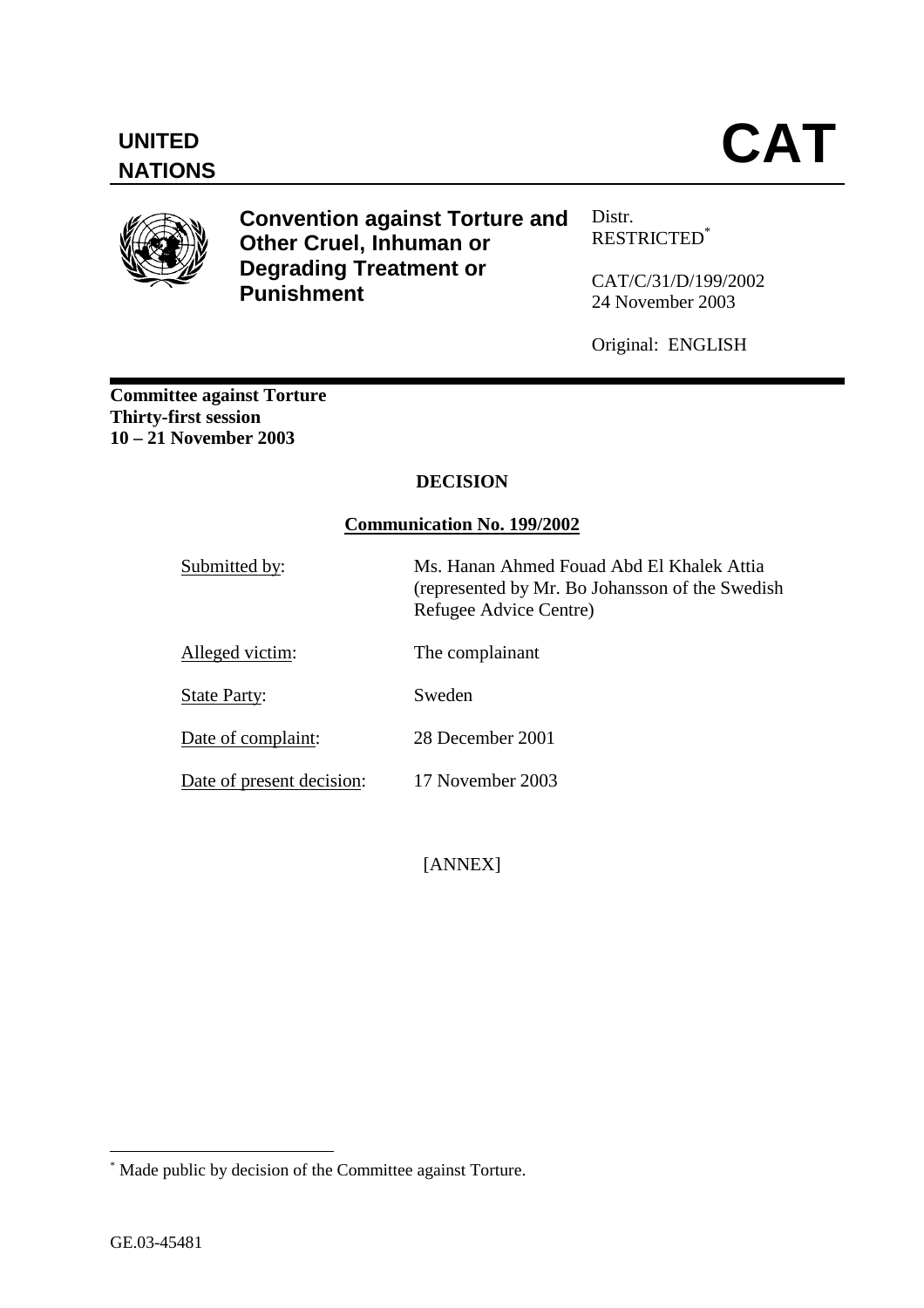### ANNEX

#### DECISION OF THE COMMITTEE AGAINST TORTURE UNDER ARTICLE 22 OF THE CONVENTION AGAINST TORTURE AND OTHER CRUEL, INHUMAN OR DEGRADING TREATMENT OR PUNISHMENT

Thirty-first session

### **Concerning**

#### **Communication No. 199/2002**

| Submitted by:       | Ms. Hanan Ahmed Fouad Abd El Khalek Attia<br>(represented by Mr. Bo Johansson of the Swedish<br>Refugee Advice Centre) |
|---------------------|------------------------------------------------------------------------------------------------------------------------|
| Alleged victim:     | The complainant                                                                                                        |
| <b>State Party:</b> | Sweden                                                                                                                 |
| Date of complaint:  | 28 December 2001                                                                                                       |

 The Committee against Torture, established under Article 17 of the Convention against Torture and Other Cruel, Inhuman or Degrading Treatment or Punishment,

Meeting on 17 November 2003,

 Having concluded its consideration of complaint No. 199/2002, submitted to the Committee against Torture by Ms. Hanan Ahmed Fouad Abd El Khalek Attia under article 22 of the Convention against Torture and Other Cruel, Inhuman or Degrading Treatment or Punishment,

 Having taken into account all information made available to it by the author of the complaint, his counsel and the State party,

Adopts the following:

# **Decision under article 22, paragraph 7, of the Convention**

1.1 The complainant is Ms. Hanan Ahmed Fouad Abd El Khalek Attia, an Egyptian national born on 13 July 1964, currently present in Sweden. She claims that for Sweden to remove her to Egypt would violate article 3 of the Convention. She is represented by counsel.

1.2 On 14 January 2002, pursuant to Rule 108(9), of the Committee's Rules of Procedure, the State party was requested not to expel the complainant to Egypt while her complaint was before the Committee. It was stated that this request could be reviewed in the light of detailed information provided by the State party on the whereabouts of the complainant's husband and his conditions of detention. On 18 January 2002, further to the Committee's request, the Swedish Migration Board decided to stay enforcement of the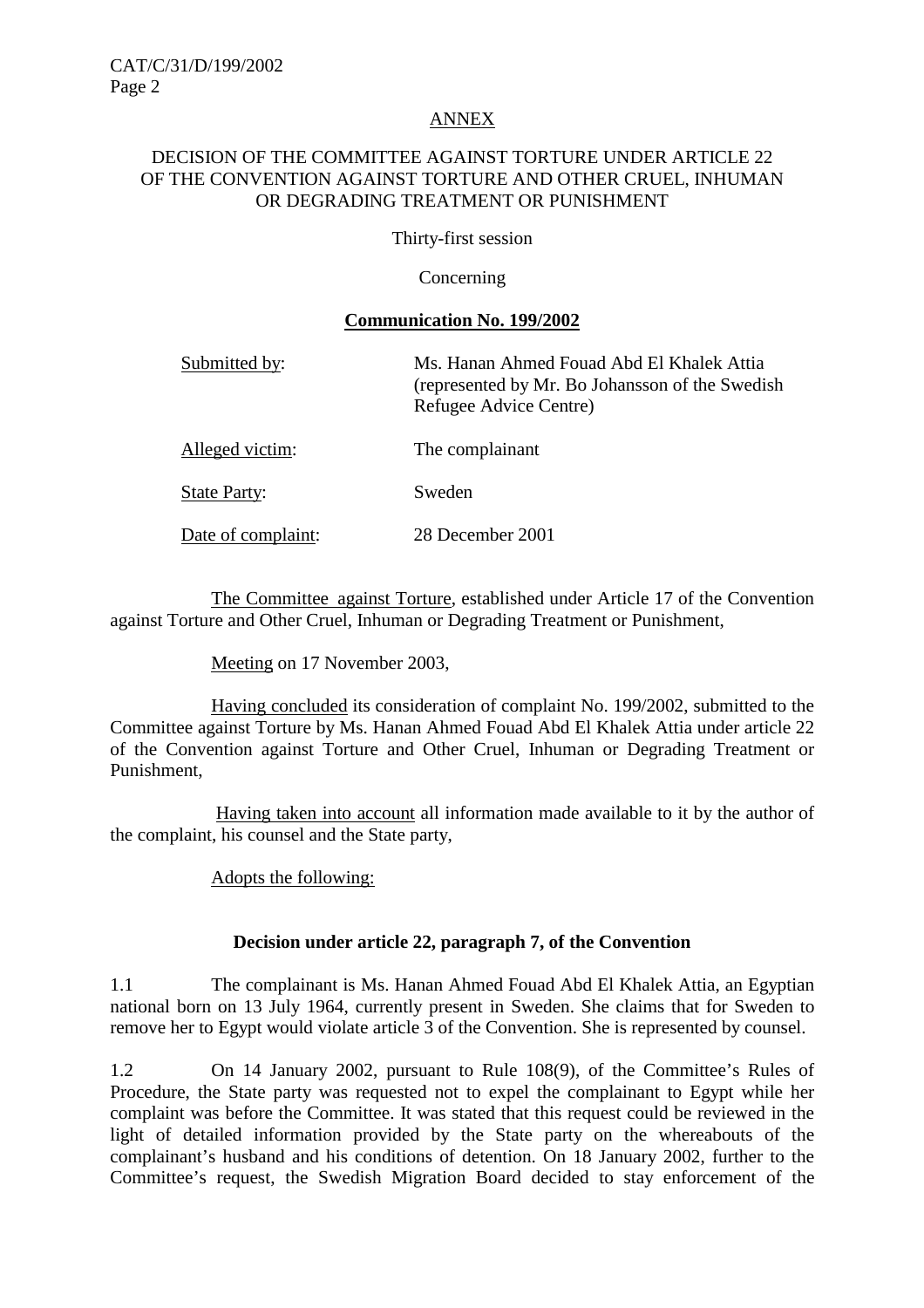expulsion decision until further notice, and, as a result, she remains lawfully in Sweden at the present time.

## The facts as presented

2.1 In 1982, the complainant's husband, Mr. A, was arrested on account of his family connection to his cousin, who had been arrested for suspected involvement in the assassination of the former Egyptian President, Anwar Sadat. Before his release in March 1983, Mr. A was allegedly subjected to "torture and other forms of physical abuse". Mr. A, active in the Islamic movement, completed his studies in 1986 and married the complainant. He avoided various police searches, but suffered difficulties, such as the arrest of his attorney, upon bringing a civil claim in 1991 against the Ministry of Home Affairs, for suffering during his time in prison.

2.2 In 1992, Mr. A left Egypt on security grounds for Saudi Arabia, and thereafter to Pakistan, where the complainant and her children joined him. After difficulties with passport non-renewal and confiscation by the Egyptian embassy in Pakistan, the family left for Syria under assumed Sudanese identities. There they were visited by family members from Egypt, who were arrested and had their passports confiscated upon their return to Egypt, in order to determine Mr. A's whereabouts. In December 1995, the family moved to Iran under the same Sudanese identities.

2.3 In 1998, Mr. A was tried for terrorist activity in absentia before a higher military court in Egypt, along with one hundred other accused. He was found guilty of belonging to an Islamic fundamentalist group, Al-Gihad, having intention to overthrow the Egyptian government, and was sentenced, without possibility of appeal, to 25 years' imprisonment. In 2000, concerned that warming ties between Egypt and Iran might result in his being returned to Egypt, Mr. A and his family purchased air tickets under Saudi Arabian identities for Canada, and claimed asylum during a transit stop in Stockholm, Sweden, on 23 September 2000.

2.4 In his asylum application, he claimed that he had been sentenced to "penal servitude for life" in absentia, and that if returned, he would be executed as other accused allegedly had been. The complainant contended that, if returned, she would be detained for many years, on account of her status as Mr. A's wife and corresponding guilt by association. On 23 May 2001, the Migration Board invited the Swedish National Police Board (Special Branch) to submit its opinion in the matter, and the Special Branch subsequently conducted an interview with Mr A. On 3 October 2001, with legal representation, the Migration Board held a "major inquiry" with Mr. A and the complainant. On 30 October 2001, the Swedish National Police Board (Special Branch) informed the Migration Board that Mr A. had a leading position in an organisation guilty of terrorist acts and was responsible for activities of the organisation. The case of Mr. A and the complainant was thus remitted, on 12 November 2001, to the Government for decision pursuant to chapter 7, section  $11(2)(2)$  of the Aliens Act. In the Board's view, on the information before it, Mr. A could be considered entitled to refugee status, however the Special Branch assessment, which the Board saw no reason to question, pointed in a completely different direction. The necessary weighing of Mr. A's possible need for protection, as against the Special Branch's assessment, was thus to be made by the Government. On 13 November 2001, the Aliens Appeals Board, to which the case had been forwarded, shared the Migration Board's assessment of the merits and was also of the view that the Government should decide the matter.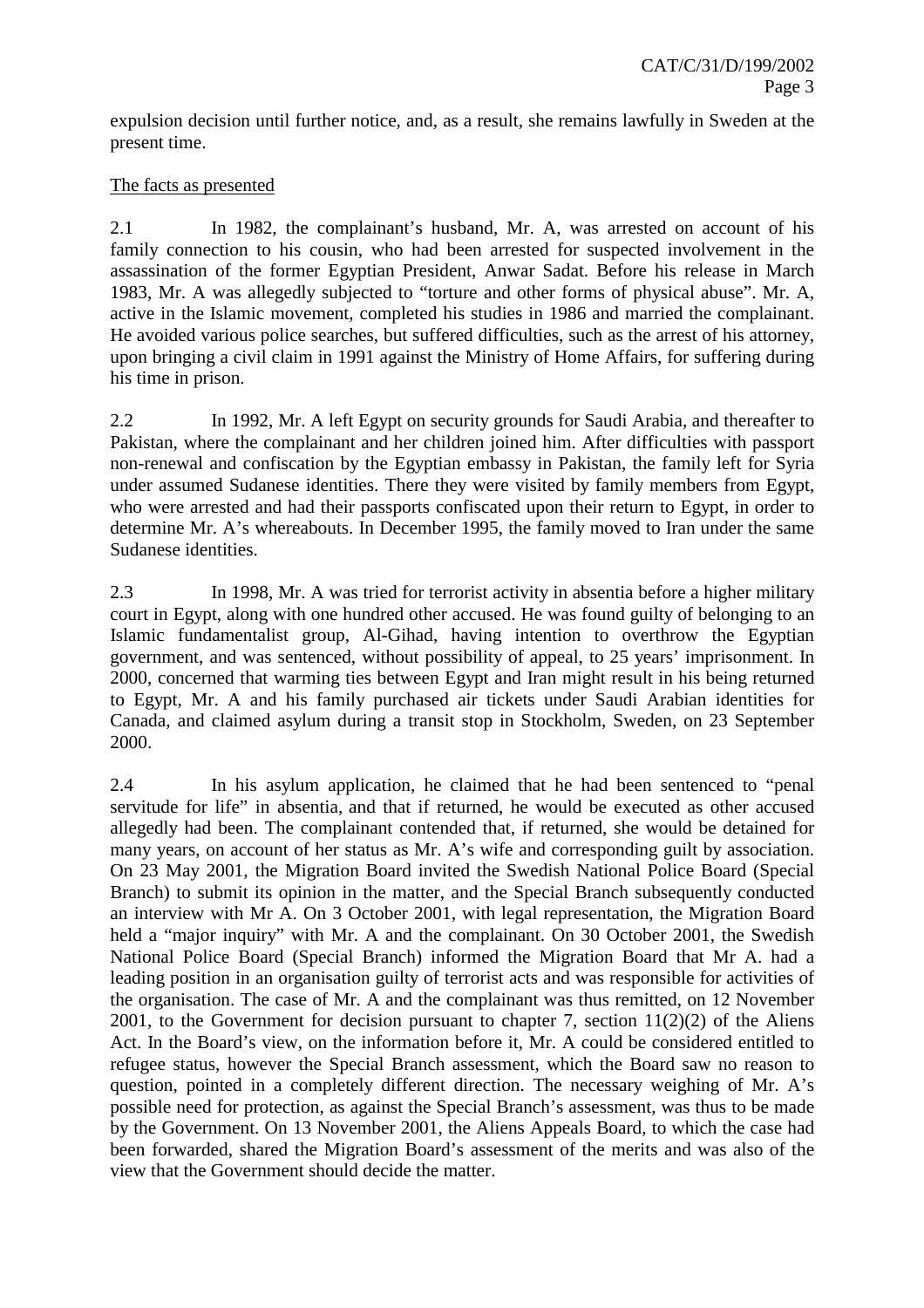2.5 On 18 December 2001, the Government rejected the asylum applications of Mr. A and the complainant. The reasons for these decisions are omitted from the text of this decision at the State party's request and with the agreement of the Committee. Accordingly, it was ordered that Mr. A be deported immediately and the complainant as soon as possible. On 18 December 2001, Mr A. was deported, while the complainant evaded police custody; her whereabouts remain unknown.

# The complaint

3.1 The complainant submits that her case is intimately bound up with that of her husband Mr A., who denies any terrorist links. She alleges she would be of great interest to the Egyptian authorities, as she would be expected to possess valuable information about her husband and his activities. There is thus a clear risk of detention and that Egyptian authorities would try and obtain information from her through physical violence and torture.

3.2 The complainant criticises the lack of information as to the content and sources of the Special Branch's information on Mr. A, observing that in any event the desire of the Egyptian authorities to have him in custody on account of his previous conviction was clear. The complainant questions the value of the security guarantee provided by the Egyptian authorities. Neither its contents nor its author are known to her. In any event, the Egyptian authorities are more likely to pursue their own objectives than respect assurances provided to foreign States. In a subsequent submission, the complainant refers to a statement (urgent action) of 10 January 2002 by Amnesty International considering the complainant to be at risk of torture in the event of a return to Egypt due to her family links. In addition, Amnesty International considered the security guarantee insufficient, as Mr A.'s whereabouts since his arrival in Egypt on 18 December 2002 were unknown and had not been advised to family, counsel or any other.

3.3 The complainant argues that, in contrast to the Convention on the Status of Refugees, the Convention against Torture does not contain any exclusion clause on security grounds and thus its protection is absolute. In addition, the expulsion decision cannot be appealed, while a new application requires new circumstances to be presented, of which there are none.

3.4 Generally, the complainant refers to a report in 2000 of the United States' State Department that respect for fundamental human rights in Egypt is poor. She contends that security forces mistreat and torture persons suspected of terrorist connections, and conduct mass arrests of such persons. A 1997 report of Amnesty International suggests a number of women have been subjected to human rights violations, including arbitrary detention, on account of family links.

# The State party's submissions on the admissibilty and merits of the complaint

4.1 By submission of 8 March 2002, the State party contests both the admissibility and the merits of the complaint. It regards the claim of substantial grounds to fear torture in the event of a return to Egypt to lack, in light of the security guarantees provided and the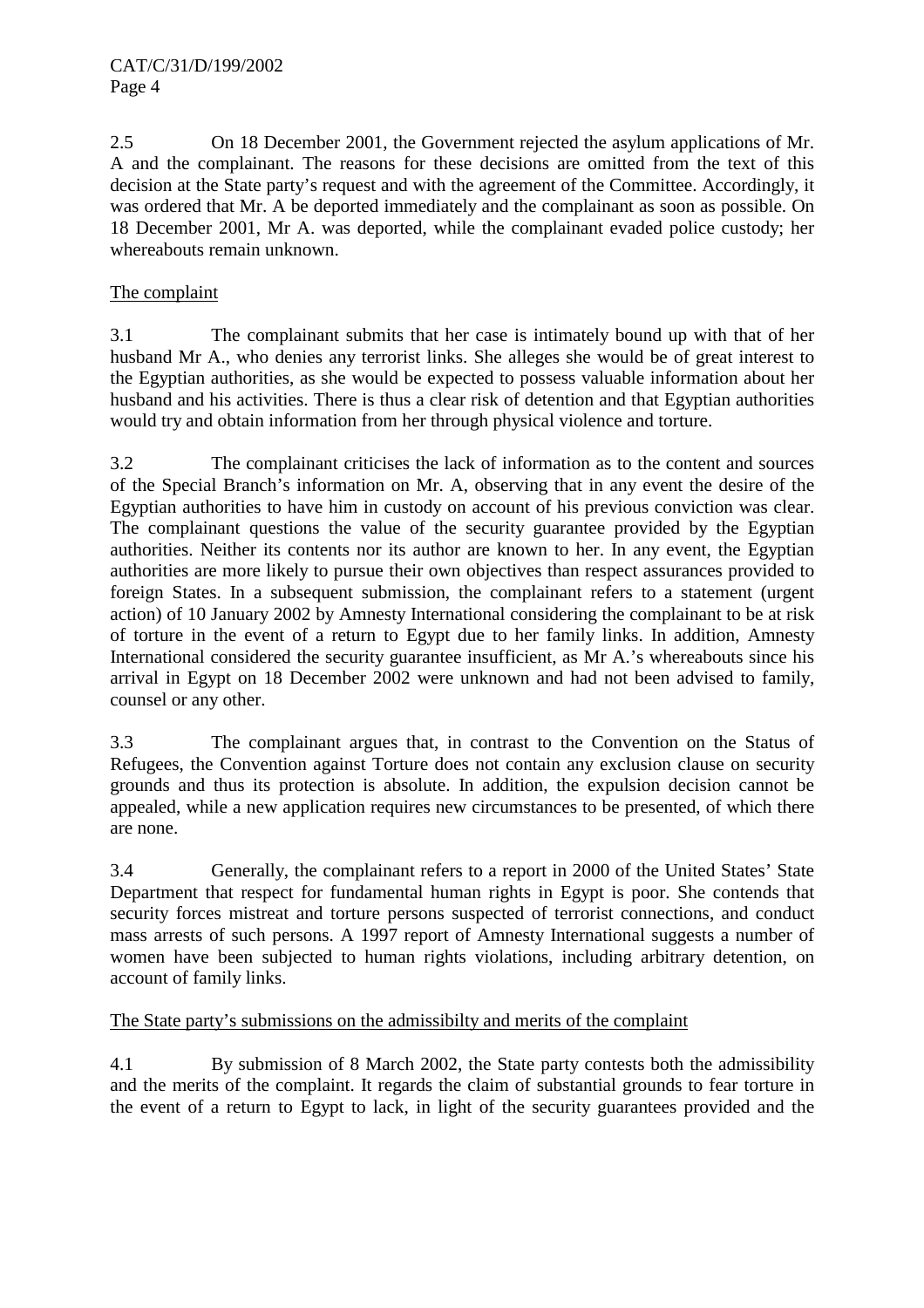other argumentation on the merits, the minimum substantiation necessary to render a complaint compatible with article 22 of the Convention.<sup>1</sup>

4.2 On the merits, the State party sets out the particular mechanisms of the Aliens Act 1989 applicable to cases such as the complainant's. While asylum claims are normally dealt with by the Migration Board and then the Aliens Appeals Board, under certain circumstances either body may refer the case to the Government, appending its own opinion. This constellation arises if the matter is deemed to be of importance for the security of the realm or otherwise for security in general or for the State's relations to a foreign power (chapter 7, section 11(2)(2) of the Act). If the Migration Board refers a case, it must first be forwarded to the Aliens Appeals Board which provides its own opinion on the case.

4.3 An alien otherwise in need of protection on account of a well-founded fear of persecution at the hands of authorities or others on account of reasons listed in the Convention on the Status of Refugees (under chapter 3, section 2, of the Act) may however be denied a residence permit in certain exceptional cases, following an assessment of an alien's previous activities and requirements of the country's security (chapter 3, section 4 of the Act). However, no person at risk of being tortured may be refused a residence permit (chapter 3, section 3 of the Act). In addition, if a person has been refused a residence permit and has had an expulsion decision issued against him or her, an assessment of the situation at the enforcement stage must be made to avoid that an individual is expelled to face, inter alia, torture or other cruel, inhuman or degrading treatment or punishment.

4.4 The State party recalls Security Council Resolution 1373 of 28 September 2001, which enjoins all Member States to deny safe haven to those who finance, plan, support or commit terrorist acts, or themselves provide safe haven. The Council called on Member States to take appropriate measures, consistent with international human rights and refugee law, to ensure asylum seekers have not planned, facilitated or participated in terrorist acts. It also called upon Member States to ensure, in accordance with international law, that the institution of refugee status is not abused by perpetrators, organizers or facilitators of terrorist acts. In this context, the State party refers to the Committee's statement of 22 November 2001, where the Committee expressed confidence that responses to threats of international terrorism adopted by States parties would be in conformity with their obligations under the Convention.

4.5 With reference to the specific case, the State party details the information obtained by its security services with respect to Mr. A which led him to be regarded as a serious security threat. At the State party's request, this information, while transmitted to counsel for the complainant in the context of the confidential proceedings under article 22 of the Convention, is not set out in the Committee's present decision, which is publicly available.

4.6 The State party observes that on 12 December 2002, after referral of the case from the Migration and Aliens Appeals Boards, a state secretary of its Ministry of Foreign Affairs met with a representative of the Egyptian government in Cairo, Egypt. At the State party's request and with the Committee's agreement, details of the identity of the interlocutor are not reflected in the text of the present decision. As the State party was considering excluding Mr. A from protection under the Refugee Convention, the purpose of the visit was to determine the possibility, without violating Sweden's international obligations, including

 $\overline{a}$ 

<sup>&</sup>lt;sup>1</sup> See, for example,  $\underline{Y}$  v Switzerland Case No 18/1994, Decision adopted on 17 November 1994.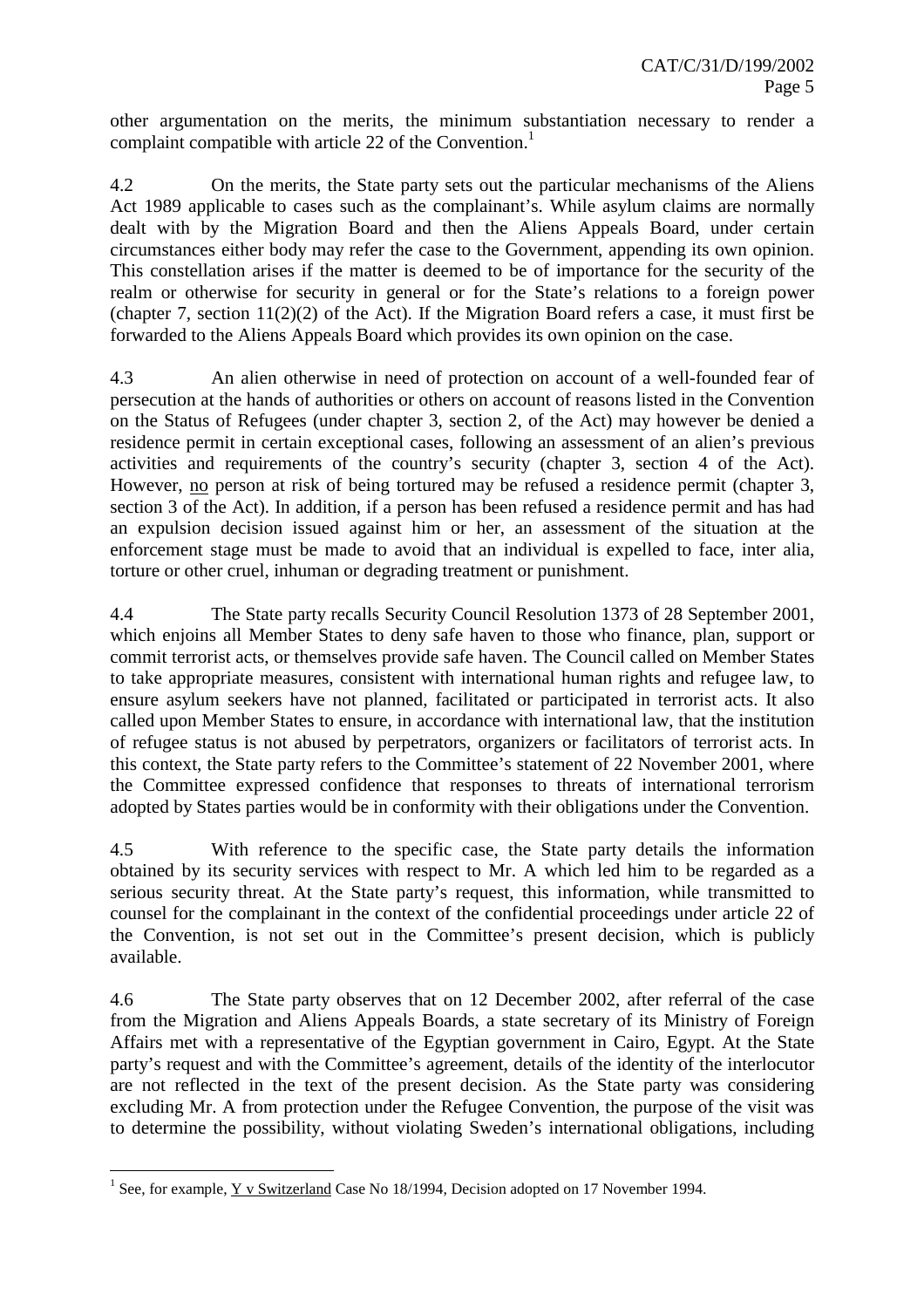those arising under the Convention, of returning Mr. A and his family to Egypt. After careful consideration of the option of obtaining assurances from the Egyptian authorities with respect to future treatment, the State party's government concluded it was both possible and meaningful to inquire whether guarantees could be obtained that Mr. A and his family would be treated in accordance with international law upon return to Egypt. Without such guarantees, return to Egypt would not be an alternative. On 13 December 2002, requisite guarantees were provided by the official interlocutor in question.

4.7 The State party then sets outs in detail its reasons for refusing, on 18 December 2001, the asylum claims of Mr. A and the complainant. These reasons are omitted from the text of this decision at the State party's request and with the agreement of the Committee.

4.8 In response to the Committee's request for information on the whereabouts and conditions of detention of Mr. A (see paragraph 1.2 above), the State party informs that he is currently held at Tora prison, Cairo, in pre-trial detention pending a re-trial for which preparations are in progress. The prison is reportedly of a comparatively high standard and he is said to be detained in a type of cell normally reserved for persons convicted of non-violent offences. In accordance with the agreement of Egyptian authorities, the Swedish Ambassador to Egypt met Mr. A on 23 January 2002 in the office of the prison superintendent. He was not restrained by handcuffs or feet chains. He was dressed in ordinary clothes, with hair and beard closely trimmed. He appeared to be well-nourished and showed no signs of physical abuse. He did not seem to hesitate to speak freely, and told the Ambassador that he had no complaints as to his treatment in prison. Asked whether he had been subjected to any abuse, Mr. A made no such claim. When informed that the guarantees issued by the Egyptian authorities precluded his sentence to death or execution, he was visibly relieved.

4.9 On 10 February 2002, the Swedish national radio reported on a visit by one of its correspondents with Mr. A in the office of a senior official at Tora prison. He was dressed in dark-blue jacket and trousers, and showed no external signs of physical abuse. He did have some problems moving around, which he ascribed to a long-term back problem. He complained about not being allowed to read and about lack of a radio, as well as lack of permission to exercise.

4.10 On 7 March 2002, the Swedish Ambassador again visited Mr. A in Tora prison. He showed no signs of having been subjected to torture. He explained that his back problems had been bothering him considerably, and that he had been provided medication for this and a gastric ulcer condition. He had recently put in a request for transfer to a hospital ward in order to receive better medical treatment and hoped this would be granted. At the Ambassador's request, he removed his shirt and undershirt and turned around, showing no signs of torture.

4.11 As to the application of the Convention, the State party refers to the Committee's constant jurisprudence that an individual must show a foreseeable, real and personal risk of torture. Such a risk must rise beyond mere theory or suspicion, but does not have to be highly probable. In assessing such a risk, which standard is incorporated in Swedish law, the guarantees issued by the Egyptian government are of great importance. The State party, in the absence of Committee jurisprudence on the effect of such assurances, refers to relevant decisions of the European organs under the European Convention on Human Rights.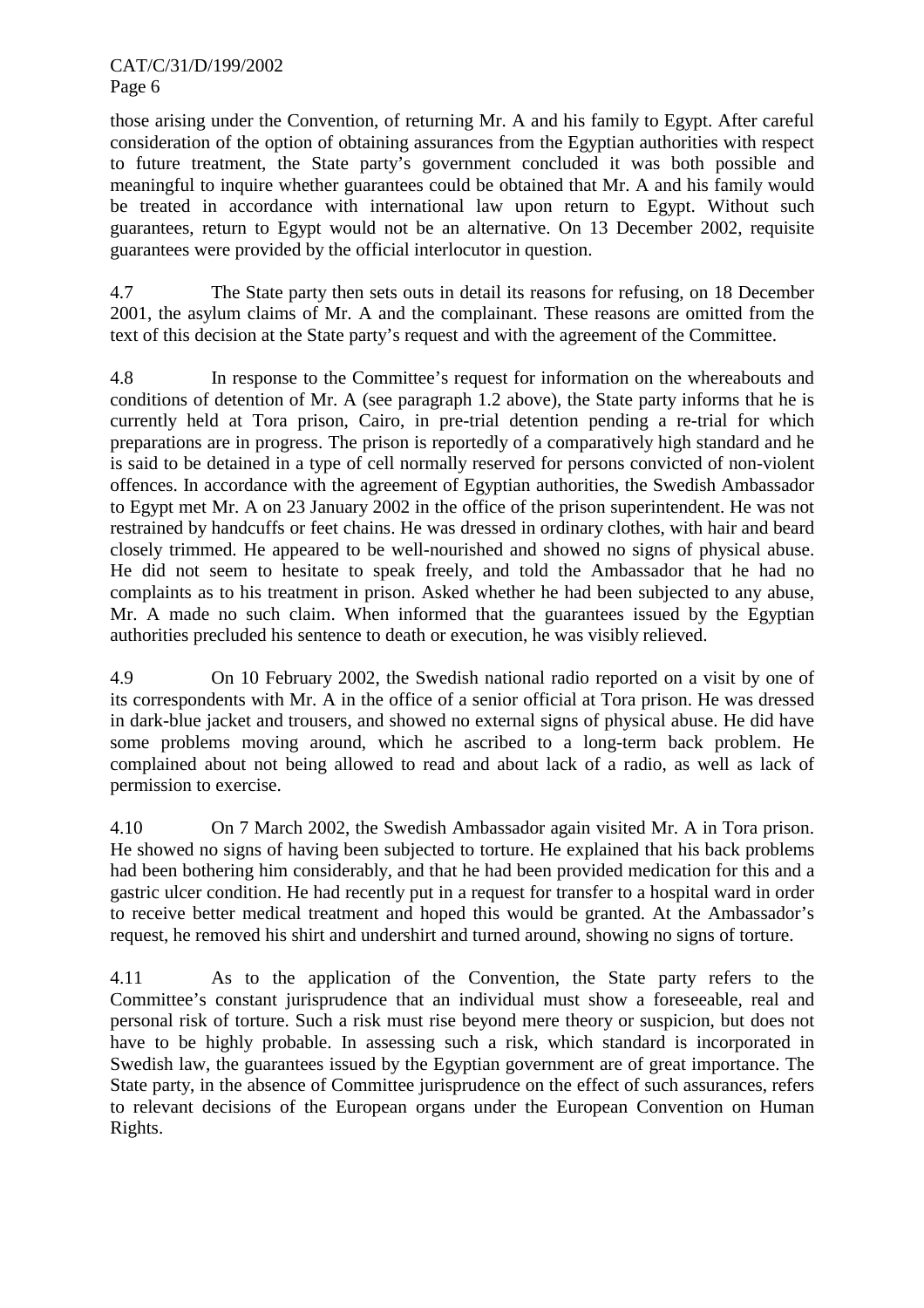4.12 In Aylor-Davis v France (judgment of 20 January 1994), it was held that guarantees from the receiving country, the United States, were found to eliminate the risk of the applicant being sentenced to death. The death penalty could only be imposed if it was actually sought by the State prosecutor. By contrast, in Chahal v United Kingdom (judgment of 15 November 1996), the Court was not persuaded that assurances from the Indian government that a Sikh separatist that he "would enjoy the same legal protection as any other Indian citizen, and that he would have no reason to expect mistreatment of any kind at the hands of the Indian authorities" would provide an adequate guarantee of safety. While not doubting the Indian government's good faith, it appeared to the Court that despite the efforts of inter alia the Indian government and courts to bring about reform, violations of human rights by members of the security forces in Punjab and elsewhere in India was a recalcitrant and enduring problem. The caselaw thus suggests that guarantees may be accepted where the authorities of the receiving State can be assumed to have control of the situation.

4.13 Applying this test, the current case is more in line with Aylor-Davis. The guarantees were issued by a senior representative of the Egyptian government. The State party points out that if assurances are to have effect, they must be issued by someone who can be expected to be able to ensure their effectiveness, as, in the State party's view, was presently the case in light of the representative's position. In addition, at the December meeting between the Swedish state secretary and the Egyptian official, it was made clear to the latter what was at stake for Sweden: as article 3 is of absolute character, the need for effective guarantees was explained at length. The state secretary reaffirmed the importance for Sweden to abide by its international obligations, including the Convention, and that as a result specific conditions would have to be fulfilled in order to make any expulsion possible. It was thus necessary to obtain written guarantees of fair trial, that he would not be subjected to torture or other inhuman treatment, and that he would not be sentenced to death or executed. The trial would be monitored by the Swedish embassy in Cairo and it should be possible to visit Mr. A regularly, even after conviction. Moreover, his family could not be subjected to any kind of harassment. It was made clear that Sweden found itself in a difficult position, and that Egypt's failure to honour the guarantees would impact strongly on other European cases in the future.

4.14 The State party expands on the details of these guarantees. The details have been omitted from the text of the decision by the request of the State party, and with the consent of the Committee. The State party points out that the guarantees in question are considerably stronger than those provided in Chahal and are couched much more affirmatively, in positive terms. The State party also observes that Egypt is a State party to the Convention, has a constitutional prohibition on torture and acts of, or orders to torture, are serious felonies under Egyptian criminal law.

4.15 The State party observes that the complainant fears being subjected to treatment contrary to the Convention as a result of being Mr. A's wife. She makes no independent claim of political activity, or of detention or mistreatment in Egypt. In this light and in view of the assurances, it was thus determined that she did not qualify for refugee status. However in the light of her close association with Mr. A and the general situation in Egypt, she may be considered in need of the protection extended to her by means of the guarantees obtained. In evaluating the prospects of respect for these guarantees, it is naturally of interest to know the extent of respect for the corresponding guarantee with respect to Mr. A, and, in the light of the experiences monitored with Mr. A, it may be assumed that the guarantees will also be effective with respect to the complainant. The State party points out, in this respect, that the cases of Mr. A and the complainant have garnered wide attention internationally as well as in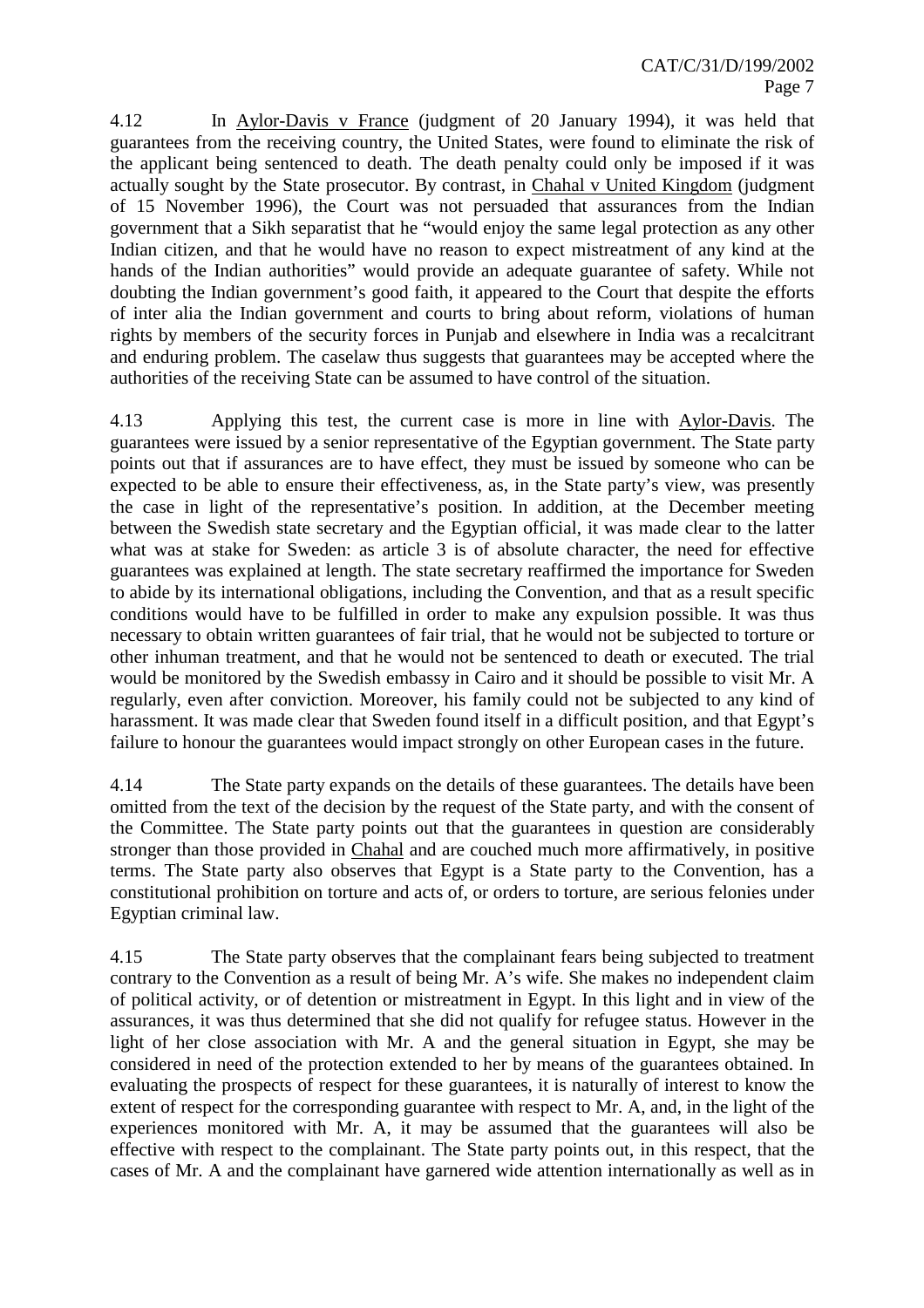Sweden. The Egyptian authorities, being aware of this, must be taken to be sufficiently astute to ensure no ill-treatment would befall the complainant.

4.16 The State party concludes that its efforts in this case fully satisfy its international human rights obligations, including under the Convention, while complying with its commitments under Security Council Resolution 1373. The complainant has not shown, in the circumstances, substantial grounds to fear torture in the event of a return, and thus her expulsion would not be in violation of the Convention.

## The complainant's comments on the State party's submissions

5.1 By letter of 20 January 2003, the complainant responded to the State party's submissions. She affirms that Mr. A was not involved in any terrorist activities, and this Resolution 1373 is not applicable. In any event it could not override other international obligations such as the Convention. In Pakistan, he was engaged by the Kuwaiti Red Crescent for humanitarian missions, while in Iran he studied Islamic subjects at university in order to receive a scholarship and thus support his family. She goes on to dispute aspects of the information supplied by the Swedish Special Branch concerning Mr. A's alleged activities.

5.2 According to the complainant, the report of the Special Branch did not prove that he was involved in terrorist activities. In any case, there was no information that he had performed any such acts in Sweden. The report was not provided to their counsel, as everything but the opening sentence and the conclusion that he was a threat to national security had been blacked out, and it was thus very difficult to refute the conclusions. Similarly, the decision of 18 December 2001 denying the claim for asylum and ordering expulsion, a decision that was executed with respect to Mr. A the same day and only reached the complainant the following day, did not detail the Special Branch's information.

5.3 As to the assurances provided by the Egyptian authorities, the complainant contends they are not sufficiently explicit, and it is unknown how extensive efforts were on the Egyptian side to guarantee implementation of the assurances, particularly given that they were provided a day after being requested. The complainant points out that the Swedish side did not require either any plans from the Egyptian authorities as to the manner of treatment during and after arrival or any assurance of an ability to visit for inspections regularly. As to the constitutional and legislative prohibitions on torture, the complainant observes that the practical reality is that torture is frequently resorted to by the security agencies.

5.4 As to the radio interviewer's visit with Mr. A, the interviewer notified counsel for the complainant that he had asked Mr. A whether he had been tortured, and he stated that he was unable to answer. In counsel's view, it is thus plausible to assume that he had been, and that he was able to so signal to the interviewer whereas he felt he could not to the Ambassador. In addition, Mr. A's counsel in Egypt is allegedly of the view he has been tortured.

5.5 The complainant disputes the State party's view of the jurisprudence of the European organs. She views her case as closer to that in Chahal, where the guarantees offered by India were not considered adequate. India, in contrast to Egypt, is a democratic State, with an effective judicial system. The security apparatus is generally controlled, and the fear of torture was confined to Punjab, a small area. By contrast, torture is widespread in Egypt and practiced by many agencies, particularly the security services. If the Indian guarantee was not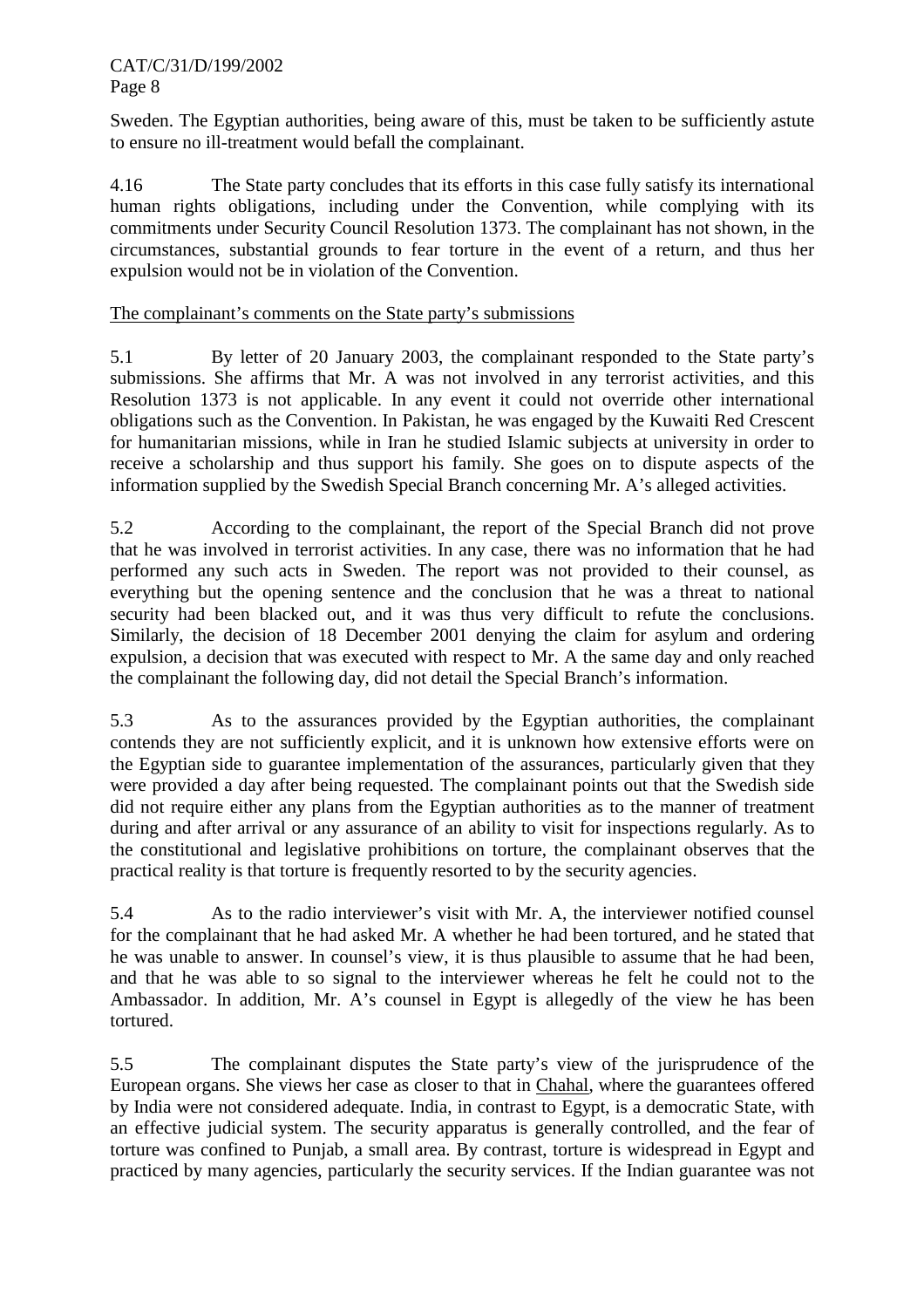inadequate, *a fortiori* the Egyptian one cannot be. Moreover, in the complainant's view, the position and responsibilities of the representative providing the assurances reduces the effectiveness of the assurance given. The complainant also considers the assurance provided by the Egyptian government to be comparable to, rather than stronger than, the one at issue in Chahal.

5.6 As to the prophylactic effect of publicity, the complainant argues that despite extensive publicity Mr. A's situation does not appear to have been relieved, and in any event it is unclear for how long such an effect would last. Thus, little store can be placed upon this factor by way of protection for the complainant.

5.7 The complainant concludes that the Egyptian guarantee is inadequate and insufficient, in the light of Mr. A's experience and the monitoring to which he is subject, as well as the realities of the practice of the Egyptian security services. It cannot displace substantial grounds to believe that she, as the wife of an alleged terrorist, would be at risk of torture in Egypt in order to obtain information concerning, or to coerce, Mr. A.

# Supplementary submissions of the parties

6.1 By additional submissions of 27 September 2002, the State party updated the Committee on the situation of Mr. A. Subsequent to the visits described above, the Swedish embassy in Egypt continues to visit him once a month, in principle, with further visits taking place on 14 April, 27 May, 24 June, 22 July, and 9 September 2002. For the third visit in April, he was properly dressed and appeared to feel well considering the circumstances. He had no problems moving around and did not seem to have lost weight. When asked whether the Egyptian authorities had reneged on their agreement and maltreated him, he was initially evasive, claiming that the only problem was the lack of information regarding his re-trial. When again asked as to his treatment, he answered he had not been physically abused or otherwise maltreated. His only complaint was about sleeping problems from his bad back. A doctor had seen him the previous day and promised a through examination. When finally asked whether the friendly atmosphere during the visit was a sign he was alright and being treated well, he nodded affirmatively.

6.2 During the fourth visit in May with the Swedish Ambassador, the general circumstances surrounding the visit were similar to those of the previous one; he looked well and healthy. He told embassy staff that he had had a kidney infection and received treatment. His back problems had allegedly improved and he had been promised an X-ray examination. He complained about general prison conditions, such as the absence of proper beds or toilets in the cell. Family members would soon be able to visit him.

6.3 During the fifth visit in June, again by the Ambassador, Mr A. appeared to be feeling well and was able to move without problems. He did not seem to have lost weight. No new information was provided concerning his state of health. He again mentioned his back problems and that he had been promised medical attention. Family members had visited the previous day and a routine of fortnightly visits from family and counsel had been established. He was aware of the Embassy's tasks and appeared to welcome the visits. He knew what the Embassy wished to be informed of and he gave straightforward answers to the Ambasssador's questions. Upon leaving, he was observed in seemingly relaxed conversation with two prison guards.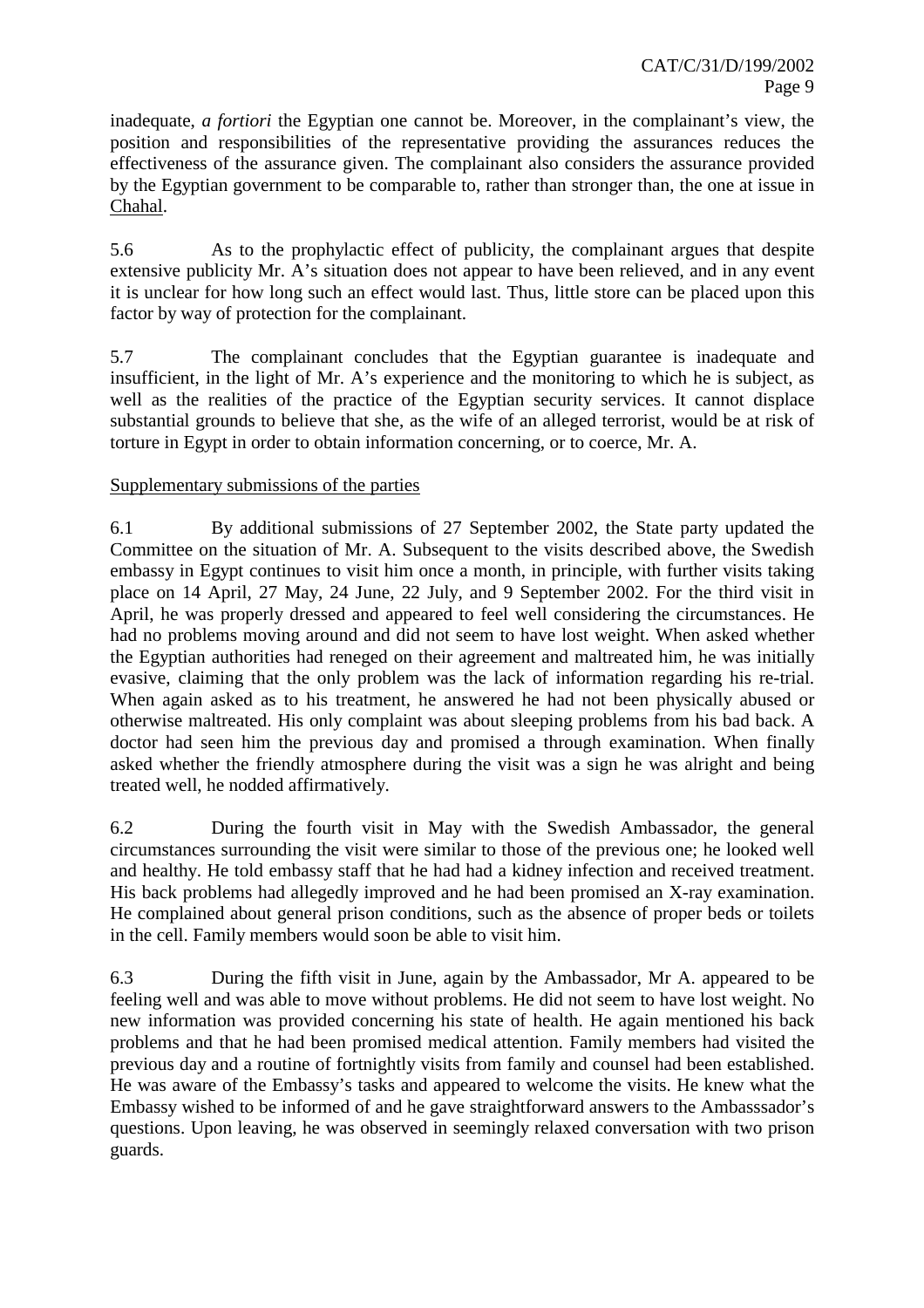6.4 During the sixth visit in July, by the Ambassador, Mr. A looked well and was dressed cleanly and had no problems of movement. The atmosphere was relaxed, with prison conditions allegedly the same as previously. Nothing new transpired regarding his health and treatment. He stated that he was not badly treated, and a family visit was expected later in the day. The seventh visit, in September, also with the Ambassador, was again relaxed. Mr. A's state of health was unchanged, having received an X-ray examination early in the month and awaiting results. The conditions of detention were unchanged. He was able to receive family visits fortnightly. He had been questioned a month previously, but had not heard further news as to his re-trial.

7.1 On 22 October 2002, the complainant responded to the State party's supplementary submissions. On 23 January 2002, her parents-in-law had visited Mr. A at Tora prison, with an Egyptian lawyer. Her mother-in-law alleges that he walked with difficulty and was supported by a prison officer. He seemed pale, weak, seemingly in shock and near breakdown. His eyes, cheeks and feet were allegedly swollen, with his nose larger than usual and bloodied. He told that he had been tied and hung upside down while transported to the prison, and then being constantly blindfolded and subjected to advanced methods of interrogation, including electric shocks. He said he was told the guarantees provided to the Swedish government were worthless. This visit was then allegedly interrupted by the arrival of the Swedish Ambassador.

7.2 Mr. A's parents made these observations public. They pursued efforts to meet with him to no avail, and were informed that this depended on their behaviour. On April 16, at short notice, they again visited him in prison. He allegedly whispered to his mother that he had been further tortured by electric shocks after the January visit, and held in solitary confinement for about ten days. His arms and legs were tied behind his back and he could not relieve himself. He said he had told the Swedish Ambassador about the torture, and that prison officers had urged him to decline further visits from the Ambassador. He stated that officers had told him his wife would be returned soon, and they threatened to assault her and his mother sexually. He said he remained in solitary confinement, in a cell measuring two square meters, without windows, heat or light and that, while not tied, he could only visit the toilet once every 24 hours, which caused him kidney problems.

7.3 From April, the parents were able to make monthly visits, and from July fortnightly, in a location different from where the Swedish Ambassador met Mr. A. Often, further visits were declined for various reasons. Officials had allegedly urged the parents not to disclose publicly information about Mr. A, and to encourage the complainant to return. The parents allegedly cannot provide further information for fear of adverse effects on Mr. A.

7.4 While conceding that there are contradictions between the State party's accounts of the visits with those of the parents, the complainant points out there are some commonalities, for example in detention conditions and certain evasiveness in Mr. A's replies. Necessarily, diplomatic contacts are formal, and Mr. A would be reluctant to disclose elements within earshot of supervising officers which could reflect negatively on him. Rather, international standards in such situations require private and unsupervised contact with a prisoner, and qualified medical staff must be able to examine a prisoner suspected of torture. Failure to comply with such standards reduces the value of the State party's observations. According to the complainant, the State party's diplomatic representatives are not medically trained to determine signs of torture, and may skew their interpretations in favour of their Government. By contrast, parents and family are much more familiar with their son's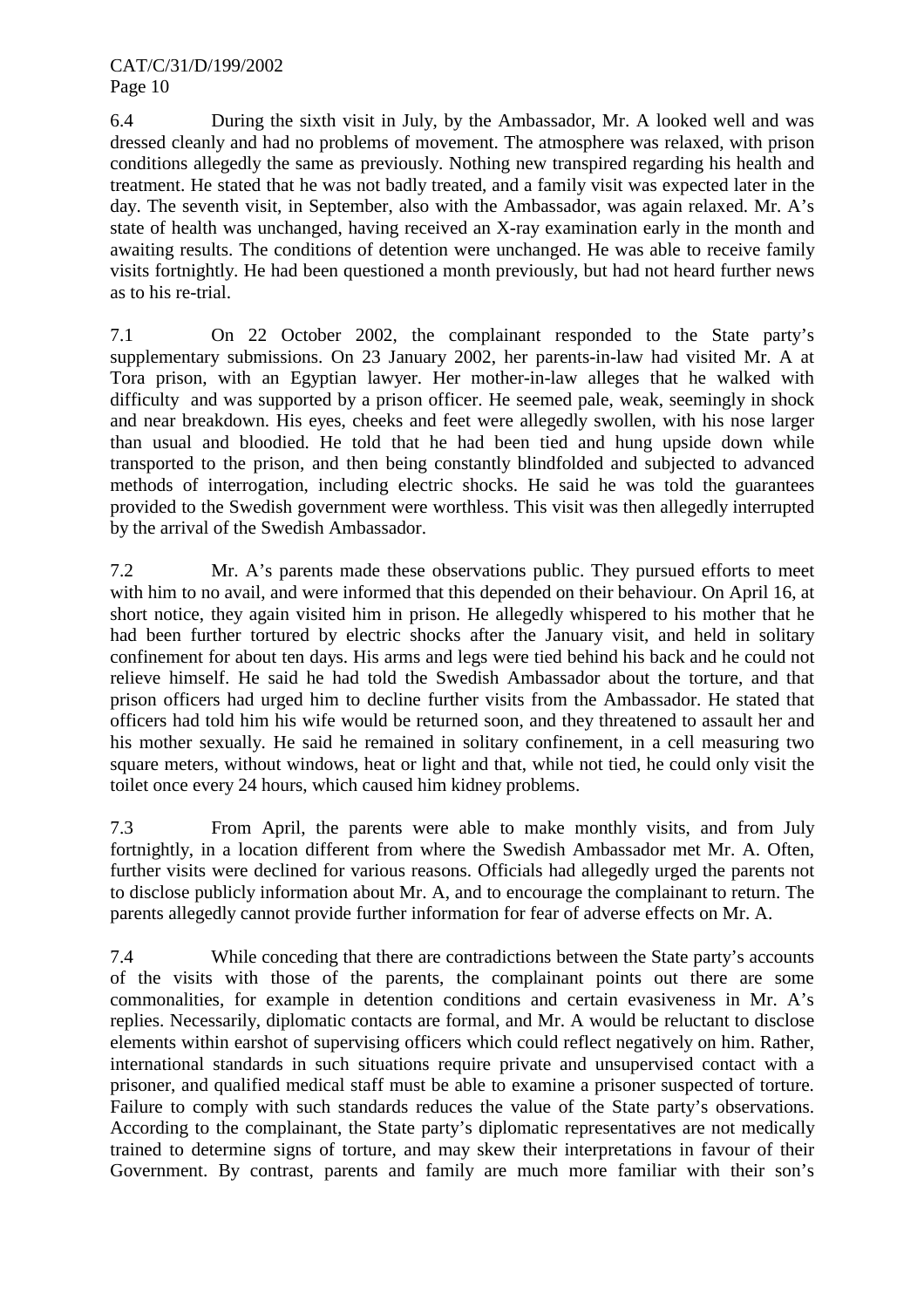manners and he can whisper to them out of earshot of officials. As to the visit of the Swedish radio correspondent, he was only able to see Mr. A's face and hands. In any event, he complained of back pains and walked with difficulty, providing no comment to a direct question whether he had faced torture.

7.5 As a result, the complainant argues that the State party has not discharged its burden of proof of showing Mr. A has not been tortured. Plainly, the interests of the State security agencies in obtaining information, if necessary by torture, outweigh broader foreign policy interests to abide by their international assurances. As Mr. A remains under investigation in these circumstances, allegedly for attacks on the Egyptian Embassy in Islamabad, Pakistan, in 1995 and on a tourist bus in Luxor, Egypt, in 1997, it is said to be likely that she will be detained, interrogated and tortured to obtain information from her or to induce her husband to co-operate with the investigators.

8.1 On 29 January 2003, the complainant supplied a briefing note dated January 2003 from Amnesty International, in which it expressed the view that the complainant would be at risk of torture in the event of being returned, and that the guarantees provided were not effective. Amnesty International also refers to other relatives of political prisoners who had been allegedly detained and subjected to ill-treatment. The complainant also refers to advice obtained from Thomas Hammarberg, Secretary-General of the Olof Palme International Centre, who was of the personal view that the monitoring of Mr. A's situation had been problematic.

9.1 On 26 March 2003, the State party updated on its contacts with Mr. A since its previous submission. Since the visit in September 2002, the Swedish Embassy continued to monitor his condition, visiting him in November 2002, January 2003, and March 2003. At the eighth visit, on 4 November 2002 with the Ambassador and other officials, Mr. A had no problems moving around and gave a healthy impression, informing that his back had been examined that morning. He was scheduled to be later examined by a specialist. In his own view, opportunities to obtain medical attention had improved as a result of the Embassy visits. He confirmed he had not been subjected to physical abuse, complaining that, as a convicted person, he was held in a part of the prison for unconvicted persons. He had not received information about his retrial. In the Ambassador's assessment of the meeting, he concluded there was no indication that the Egyptian authorities had breached their agreement, while the detention was admittedly mentally trying.

9.2 The ninth visit, by the Ambassador and staff, took place on 19 January 2003. Mr. A appeared well, and had observed Ramadan to the extent possible. Since December, he was no longer kept apart from other prisoners. Prisoners were able to move around rather freely during the days, being locked up overnight between 4pm and 8 am. He appreciated the ability to walk in the prison courtyard. While the cell was crowded at night, the situation had generally improved. Further back examinations had been scheduled at the prison hospital. No further information had been provided on his retrial, and his lawyer had only visited him once. His family however visited every two weeks. The Ambassador's assessment was that he was more open and relaxed. Uncertainty regarding a future re-trial and sentencing appeared to weigh most heavily upon him.

9.3 The tenth visit, this time by a senior official from the Ministry of Foreign Affairs, Stockholm, as well as the Ambassador and Embassy staff, took place on 5 March 2003 and lasted over an hour in a relaxed atmosphere. The prison superintendent informed the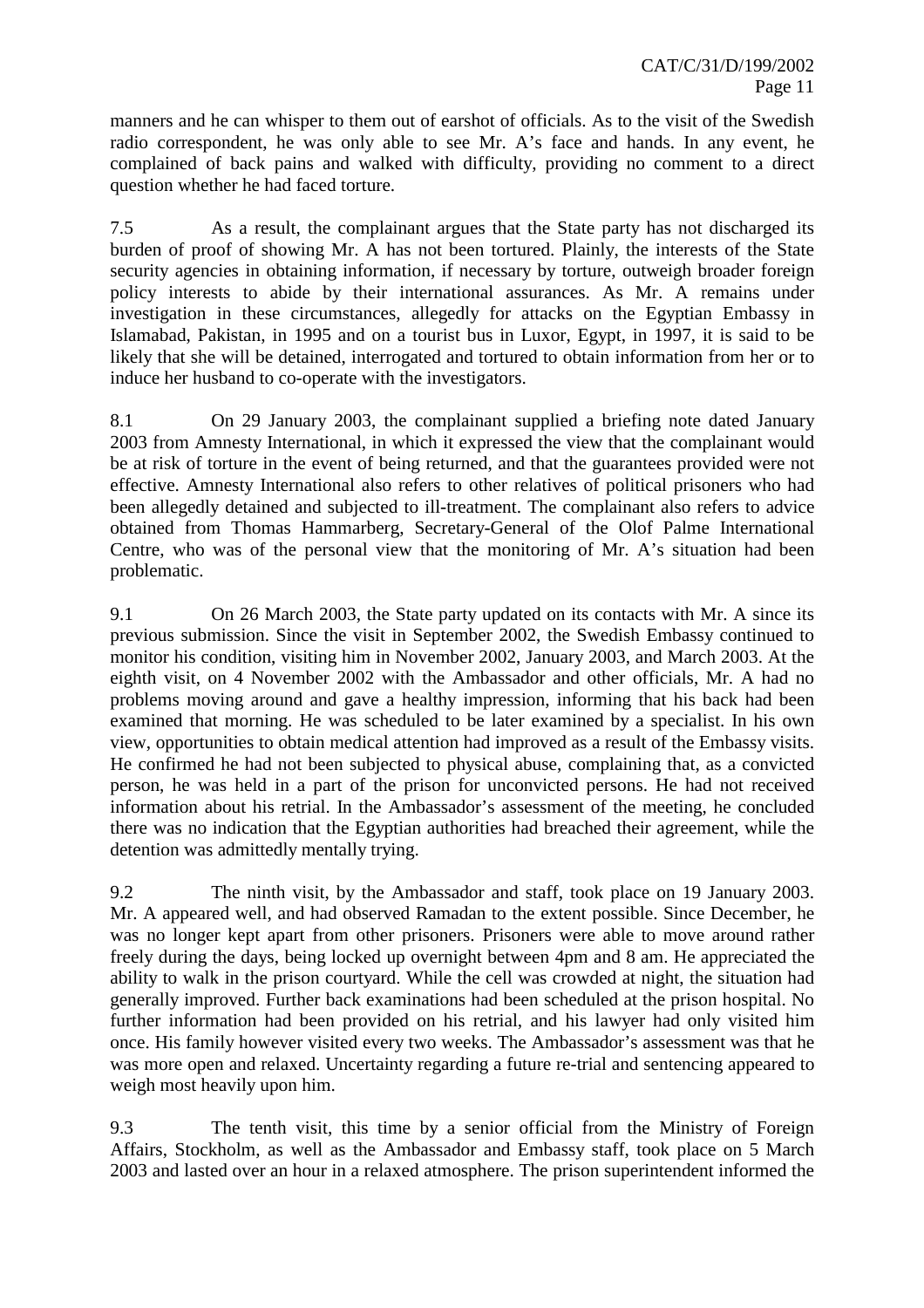visitors that Mr. A was detained in that section of the prison for convicted persons serving sentences of 3 to 25 years. Mr. A seemed glad to be visited again. He looked well and appeared to be able to move without problems. He said he had been moved in January 2003 as a result of his health problems, and had had an MRI examination of his back. As a trained pharmacist, he could administer his own medication. He said he was treated as other prisoners. As far as legal representation was concerned, he had changed to a new lawyer, who aimed to have his sentence reduced.

9.4 The State party goes on to detail certain allegations made by Mr. A, the actions it took by way of response thereto and invites the Committee to draw a variety of inferences from the circumstances described. At the request of the State party and with the Committee's agreement, details of these matters have been deleted from the text of the present decision.

9.5 In the context of the case, the State party draws the Committee's attention to the interim report<sup>2</sup> submitted in July 2002 by the Special Rapporteur of the Commission on Human Rights on the question of torture and other cruel, inhuman or degrading treatment or punishment, submitted in accordance with resolution 56/143 of 19 December 2001. In that report, the Special Rapporteur appealed to all States "to ensure that in all appropriate circumstances the persons they intend to extradite, under terrorist or other charges, will not be surrendered unless the Government of the receiving country has provided an unequivocal guarantee to the extraditing authorities that the persons concerned will not be subjected to torture or any other forms of ill-treatment upon return, and that a system to monitor the treatment of the persons in question has been put into place with a view to ensuring that they are treated with full respect for their human dignity" (paragraph 35). The State party argues, in the light of the information presented, that it has acted in the manner recommended by the Special Rapporteur. Prior to the decision to expel Mr. A, guarantees were obtained from the very person in the Egyptian administration best placed to ensure their effectiveness. The guarantees given correspond in content to the requirements specified by the Special Rapporteur. In addition, a monitoring mechanism was put into place and has been functioning for over a year.

9.6 The State party concludes that since the guarantees concerning Mr. A have served their purpose, it may be assumed that the assurances for the complainant will protect her from torture by the Egyptian authorities. Thus, the complainant has not substantiated her claim that there are substantial grounds for believing she would be in danger of torture if returned. An enforcement of the expulsion order would accordingly not, in the present circumstances, constitute a violation of article 3.

10.1 By letter of 23 April 2003, the complainant, while acknowledging the visits that have taken place, argues that conclusions that Mr. A is being treated well are not justified, as the monitoring was not performed in accordance with generally accepted international standards. In particular, the visits were not in private and no medical examinations have been performed; thus, he would be reluctant to speak freely. Mr. A allegedly told his mother that he had, in January 2003, realized that ill-treatment would continue whether or not he tried to veil it, and thus he had been forthcoming. According to the complainant, this incident also shows that the testimony of Mr. A's parents is not exaggerated and closer reflects the real conditions of detention. In support of these submissions, the complainant refers to matters raised by the State party in paragraph 9.4 above.

 $\overline{a}$  $^{2}$  A/57/173, 2 July 2002.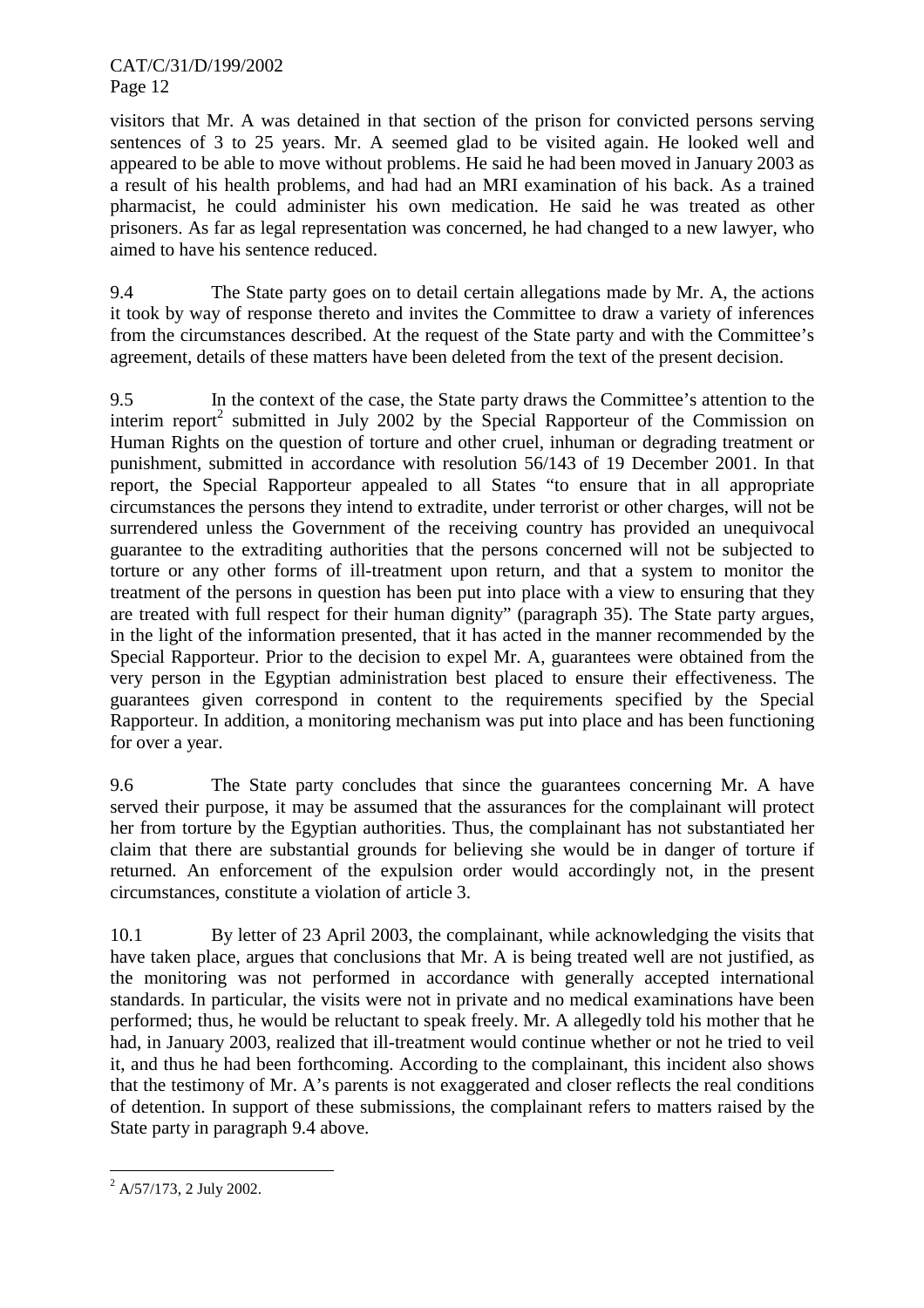10.2 The complainant states that no information is available as to the time of an eventual retrial. It remains uncertain whether the allegations against Mr. A can be proved in a court procedure affording due process guarantees. In the complainant's view, it is not surprising that the Egyptian officials denied torture. However in the complainant's view,it is difficult to understand why a lie detector was used if evidence obtained by it cannot be admitted in court. While the State party refers to medical examinations that have taken place, they have not been provided, and their objectivity would have to be questioned.

10.3 In terms of the reference to the Special Rapporteur's call for "unequivocal guarantees", the complainant argues that the information on ill-treatment provided demonstrates that the guarantees have not been adequate, as called for by the Special Rapporteur. Thus, the complainant, who is closely linked to her husband, followed his activities in exile and will be inevitably associated with his activities, is at a high and wellfounded risk of torture. Her removal to Egypt would thus violate article 3 of the Convention.

## Issues and proceedings before the Committee

11.1 Before considering any claims contained in a complaint, the Committee against Torture must decide whether or not it is admissible under article 22 of the Convention. The Committee has ascertained, as it is required to do under article 22, paragraph 5 (a), of the Convention, that the same matter has not been and is not being examined under another procedure of international investigation or settlement. In terms of the State party's argument that the complaint is insufficiently substantiated, for purposes of admissibility, the Committee considers that the complainant has demonstrated a sufficiently arguable case for determination on the merits. In the absence of any further obstacles to the admissibility of the complaint advanced by the State party, the Committee accordingly proceeds with the consideration of the merits.

12.1 The issue before the Committee is whether removal of the complainant to Egypt would violate the State party's obligation under article 3 of the Convention not to expel or to return a person to another State where there are substantial grounds for believing that he or she would be in danger of being subjected by the Egyptian authorities to torture. In so doing, the Committee refers to its consistent practice of deciding this question as presented at the time of its consideration of the complaint, rather than as presented at the time of submission of the complaint.<sup>3</sup> It follows that intervening events transpiring between submission of a complainant and its consideration by the Committee may be of material relevance for the Committee's determination of any issue arising under article 3.

12.2 The Committee must evaluate whether there are substantial grounds for believing that the complainant would be personally in danger of being subjected to torture upon return to Egypt. It follows from this framing at the issue that the Committee is not asked to decide whether or not Mr. A's expulsion from Sweden violated its obligations under article 3, or any other articles of the Convention, much less whether he has or has not endured torture at the hands of the Egyptian authorities. In assessing the risk to the complainant, the Committee must take into account all relevant considerations, pursuant to article 3, paragraph 2, of the Convention, including the existence of a consistent pattern of gross, flagrant or mass violations of human rights. However, the Committee recalls that the aim of the determination

 $\overline{a}$ 

<sup>&</sup>lt;sup>3</sup> See, for example,  $\underline{H}\underline{M}\underline{H}\underline{I}\underline{v}$  Australia Case No 177/2001, Decision adopted on 1 May 2002.